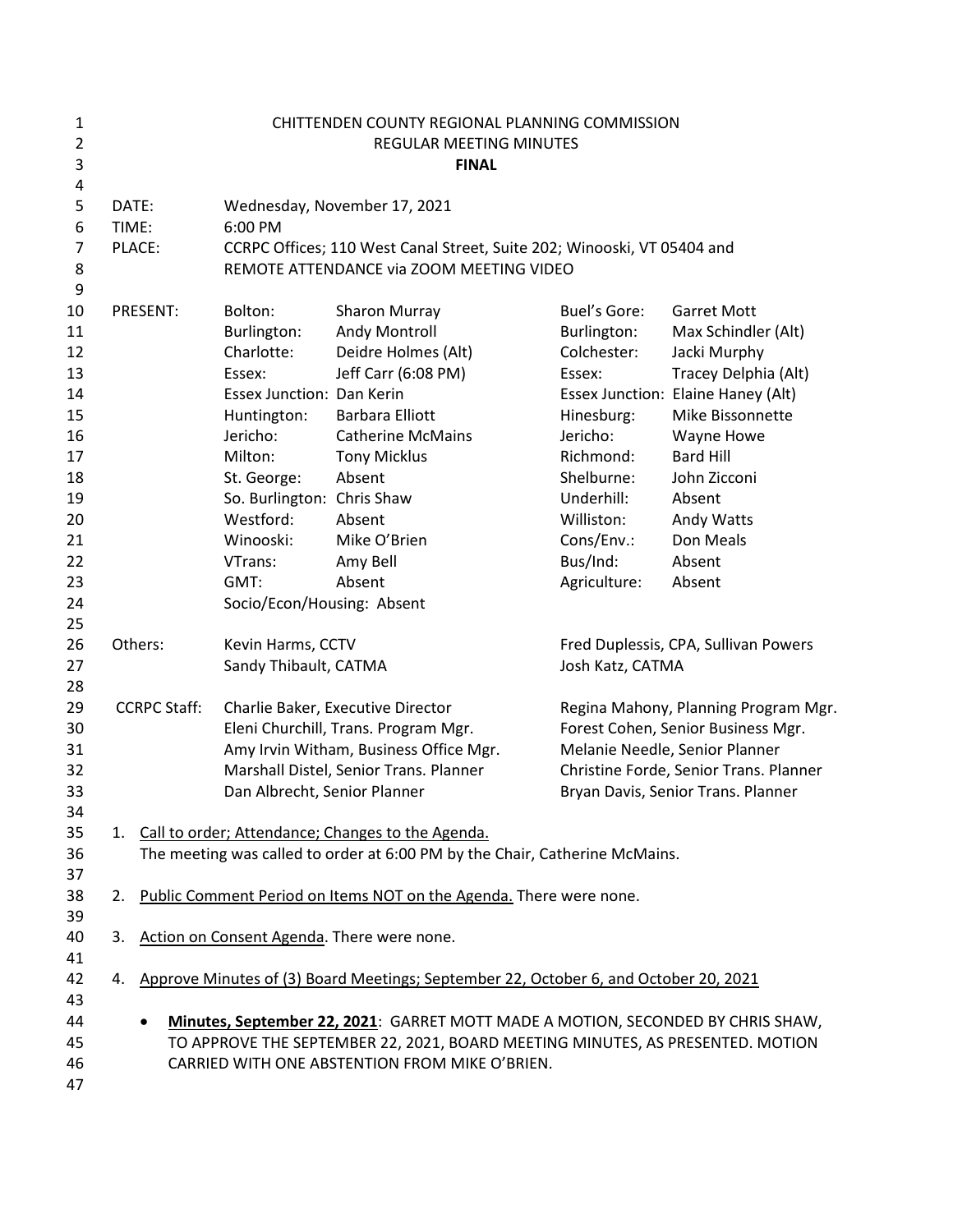1 **Minutes, October 6, 2021**: GARRET MOTT MADE A MOTION, SECONDED BY CHRIS SHAW, TO 2 APPROVE THE OCTOBER 6, 2021, BOARD MEETING MINUTES, WITH EDIT(S). MOTION CARRIED 3 WITH ONE ABSTENTION FROM DAN KERIN.

- 4 o Edit list of attendees: Remove the alternate designation for Kurt Johnson as he is 5 the representative for Underhill.
- 7 **Minutes, October 20, 2021**: GARRET MOTT MADE A MOTION, SECONDED BY DAN KERIN, TO 8 APPROVE THE OCTOBER 20, 2021 BOARD MEETING MINUTES, WITH EDIT(S). MOTION CARRIED 9 WITH ONE ABSTENTION FROM JOHN ZICCONI.
- 11

23

6

10 **b Edit, page 3, line 37:** Update the word believes to beliefs.

12 *5.* FY21 Audit Report – Fred Duplessis, Sullivan, Powers & Co.

13 Catherine and Charlie welcomed Fred Duplessis, CPA with Sullivan, Powers & Co., Certified Public 14 Accountants. Fred said he and his team recently completed the audit of the FY21 CCRPC financial 15 statements. He provided an overview of the FY21 CCRPC Independent Audit Report included with 16 the packet. He explained the Audit Report is a multi-part document and the CCRPC annual audit is 17 conducted following the generally accepted accounting principles in accordance with auditing 18 standards applicable to financial audits contained in Government Auditing Standards, issued by the 19 Comptroller General of the United States. Fred explained there are multiple schedules within the 20 document. Fred also stated the single audit is required by law when federal dollar spending amounts 21 are more than \$750,000 during a fiscal year. The Audit Report will soon be forwarded to the 22 clearinghouse where it is accessible by Federal and State agencies.

24 Fred stated there were no changes in accounting rules that impacted the CCRPC this year. He 25 referred members to page 4, "Management's Discussion and Analysis" and explained the narrative 26 format explains the intent is to ensure everything is consistent with auditing and provides a financial 27 summary of information for what happened over the course of the fiscal year. Fred reminded 28 everyone the CCRPC is a member of Vermont Municipal Employees' Retirement System (VMERS). 29 VMERS offers a pension plan and generally accepted accounting principles (rules) dictate that the 30 CCRPC's portion of the pension plan liability be listed on the balance sheet. Fred said, as he has 31 pointed out in the past, this can result in a large expense on our financial statements that 32 management has no control over. He also pointed out the VMERS plan is relatively well funded, as 33 stated by the actuaries and consultants. Because it is not fully funded it has a financial impact on us. 34 Fred also referenced page 10, the "Statement of Net Position without VMERS Pension." He 35 explained this breaks out the net position related to the CCRPC's participation in VMERS and is 36 presented for the purposes of our own analysis. This adjustment for the pension accounting returns 37 more than \$600,000 of equity to the net position. Fred said the VMERS figures are based on many 38 assumptions, which makes it very challenging to represent on the books, however, the CCRPC is 39 doing exactly what it needs to do. Fred also referred to page 9 of the Draft Audit and stated it 40 provides good insight under the "Explanation of Changes in Net Position for years ending 2021 and 41 2020" section. VMERS is confusing as it is a large liability that must be highlighted in the Audit, and it 42 is important that the Board sees this presentation of CCRPC's financial position.

43

44 The FY21 Audit also outlined CCRPC's indirect rate and the change. The approved Indirect Rate for 45 FY21 was 83%, but the actual indirect costs for FY21 were 76.91%. This difference accounts for 46 approximately \$49K to \$50K of surplus and differences within small percentage points are 47 somewhat expected and can be managed. Larger discrepancies, around 10 percentage points, result 48 in a swing. The CCRPC used 83% for part of the year and dropped it down to 80% in January, which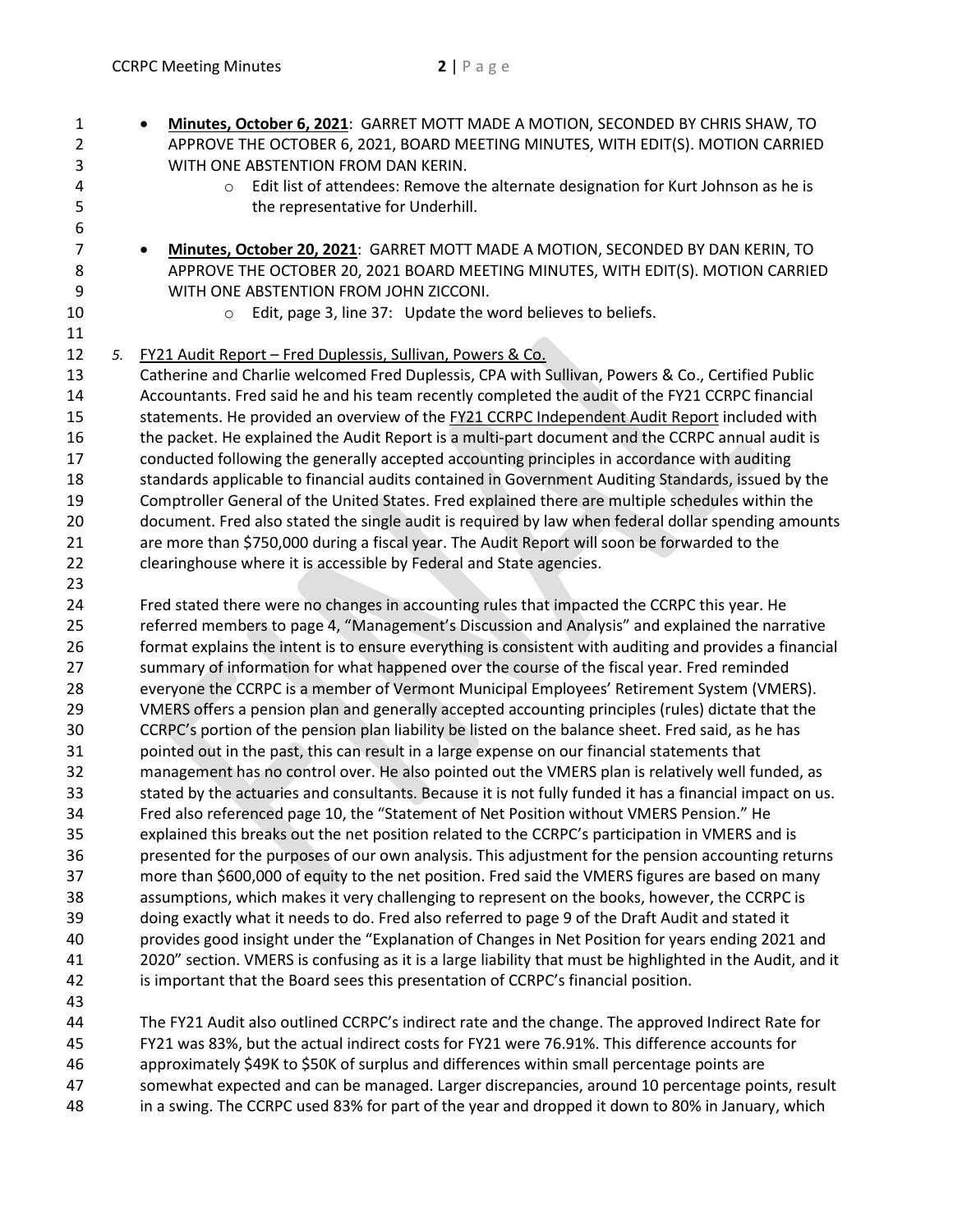1 Fred felt was as a good move by the CCRPC. He reminded members the focus of the single audit is 2 the major program spending, which is typically categorized under the Highway Planning and 3 Construction; the CDFA (Catalog of Federal Domestic Assistance) is 20.205. There are two reports 4 on compliance, one at the federal level and one at the state level, as well as an overall summary 5 report of the entire audit and the FY21 CCRPC audit was very good. Fred referred members to page 6 43, the last in the document. He explained this provides a complete overview and includes every 7 detail the clearinghouse wants to know. In our case, there were no findings of any control 8 weaknesses. Fred stated the CCRPC has done a great job having systems in place to meet the federal 9 requirements and manage federal funds. The CCRPC continues to qualify as a Low-Risk Auditee, 10 since it has maintained at least two years in a row of favorable audits. Fred stated this is a very 11 important designation to federal funders, as it ensures grant funds are managed appropriately. 12 13 Fred asked members for questions. Jeff said although he did not have any questions, he wanted to 14 let everyone know it is very important, particularly for new members to the CCRPC Board, to 15 understand the CCRPC audits have been successful for the past few years, and that this was not 16 always the case. Jeff said having a clean audit is commendable. Charlie thanked the CCRPC Business 17 Office, Forest and Amy, for the work they do to ensure the audit is favorable. He also thanked Fred 18 for joining the meeting and providing the Audit presentation. 19 20 JEFF CARR MADE A MOTION, SECONDED BY DAN KERIN, TO ACCEPT THE FY21 CCRPC AUDIT REPORT 21 AS PRESENTED. MOTION CARRIED UNANIMOUSLY. 22 23 6. Telework Trends, Sandy Thibault CATMA 24 Charlie and Catherine introduced Sandy Thibault, Executive Director, CATMA. Sandy said hello and 25 introduced, Josh Katz, Data Analyst, CATMA. Sandy and Josh assembled a presentation for the 26 Board. Sandy thanked the RPC for all the support over the years, she really appreciates this because 27 it has helped CATMA grow. 28 29 Sandy shared a PowerPoint presentation for members. 30 31 CATMA was formed in 1992 by Champlain College, UVM Medical Center and UVM as 32 "Campus Area TMA" 33 CATMA Mission: To jointly plan and manage safe, convenient, and economical parking and 34 transportation in ways that better coordinate land use and reduce environmental impacts. 35 **IDED** January 2015 - transitioned to a regional TMA changing the name to "Chittenden Area TMA" 36 37 Sandy explained there are approximately 175 Transportation Management Associations (TMA)'s in 38 the country. She explained CATMA is a non-profit organization that offers marketing, surveys, and 39 analysis. The overall goal is to reduce single occupant vehicles and provide innovated ways to do so. 40 She explained, CATMA activated a 3-year strategic business plan last January 2020, which includes 41 actionable goals and strategies. They are growing membership of businesses, developers and

- 42 municipalities and expanding the Board of Directors. Sandy said she is very excited that Charlie is 43 joining the CATMA Board, and she and the team are looking forward to working with him.
- 45 **The CATMA Vision**:

44

46 To work with members and community partners towards an efficient, reliable, and sustainable 47 transportation network in Chittenden County that reduces the reliance on single occupant 48 vehicles.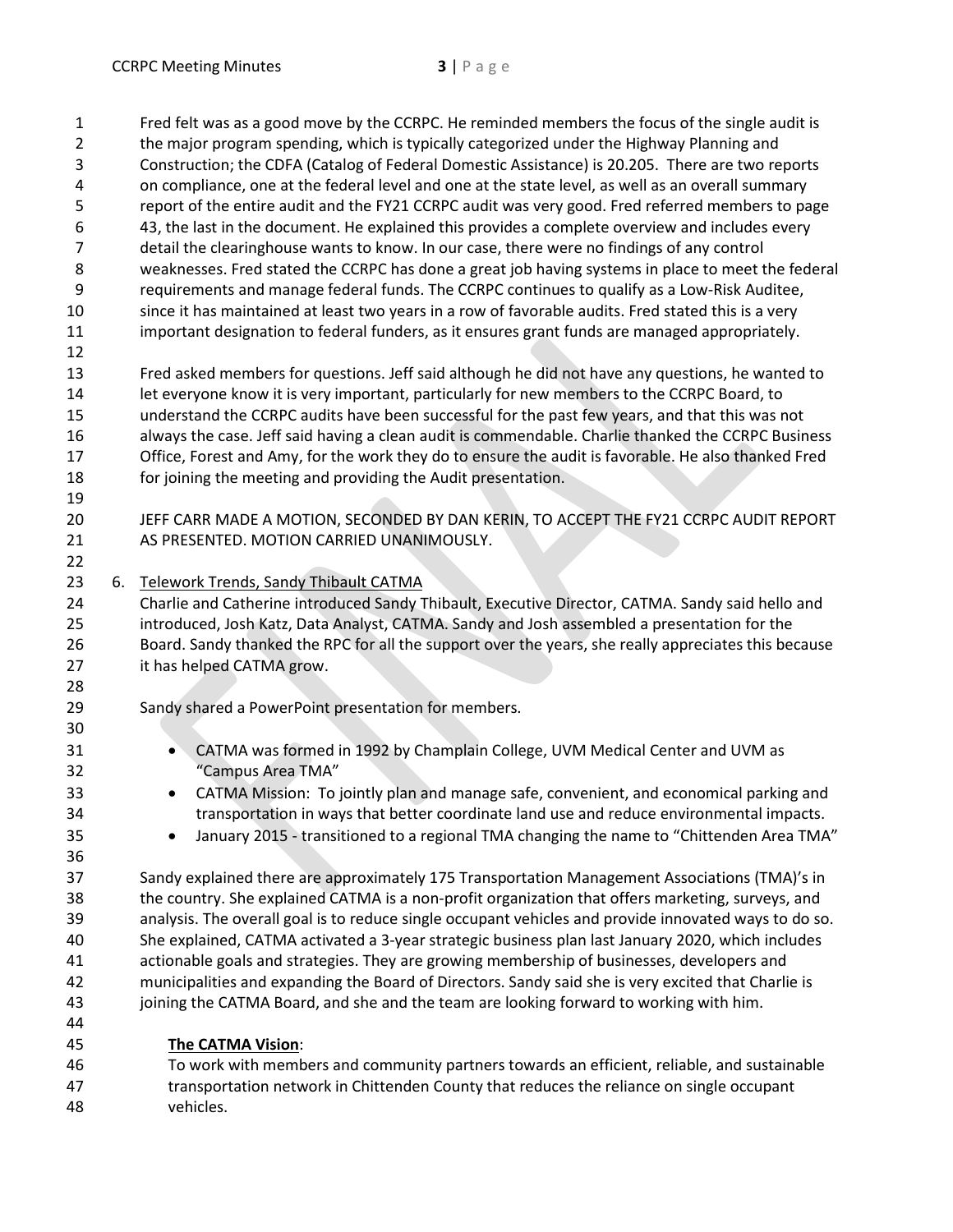| $\overline{2}$<br>3<br>4<br>5<br>6<br>$\overline{7}$<br>8<br>9<br>10<br>11<br>12<br>13<br>14<br>15<br>16<br>17<br>18<br>19<br>20<br>21<br>22<br>23 | Sandy said CATMA currently has over 15 dues-paying members and many area businesses have an<br>appointed "Point of Contact" person for CATMA.<br>Sandy introduced Josh to present on the Commute/Telework Survey Trends. Josh shared the<br>findings from the 2021 Employee Transportation Survey. Josh said over 2000 Vermonters<br>responded. From the data transportation patterns since COVID show a decrease in bus ridership and<br>carpooling and an increase in biking and teleworking. He said this is a comprehensive survey that is<br>conducted every other year. The results reflect transportation patterns for employees at some of<br>the largest employers within Chittenden County. Josh explained the survey allows analysis<br>opportunities for:<br>Project Future Parking Demand<br>$\bullet$<br>Analyze Mode Trends<br>٠<br>Support Academic Research<br>$\bullet$<br>Support Municipalities/Regional planning<br>$\bullet$<br>Josh turned the presentation back to Sandy. She explained CATMA offers help to employers in the<br>form of the Telework Tool Kit, which:<br>Redefining and adapting workplace and workforce<br>٠ |
|----------------------------------------------------------------------------------------------------------------------------------------------------|--------------------------------------------------------------------------------------------------------------------------------------------------------------------------------------------------------------------------------------------------------------------------------------------------------------------------------------------------------------------------------------------------------------------------------------------------------------------------------------------------------------------------------------------------------------------------------------------------------------------------------------------------------------------------------------------------------------------------------------------------------------------------------------------------------------------------------------------------------------------------------------------------------------------------------------------------------------------------------------------------------------------------------------------------------------------------------------------------------------------------------------------------------|
|                                                                                                                                                    |                                                                                                                                                                                                                                                                                                                                                                                                                                                                                                                                                                                                                                                                                                                                                                                                                                                                                                                                                                                                                                                                                                                                                        |
|                                                                                                                                                    |                                                                                                                                                                                                                                                                                                                                                                                                                                                                                                                                                                                                                                                                                                                                                                                                                                                                                                                                                                                                                                                                                                                                                        |
|                                                                                                                                                    |                                                                                                                                                                                                                                                                                                                                                                                                                                                                                                                                                                                                                                                                                                                                                                                                                                                                                                                                                                                                                                                                                                                                                        |
|                                                                                                                                                    |                                                                                                                                                                                                                                                                                                                                                                                                                                                                                                                                                                                                                                                                                                                                                                                                                                                                                                                                                                                                                                                                                                                                                        |
|                                                                                                                                                    |                                                                                                                                                                                                                                                                                                                                                                                                                                                                                                                                                                                                                                                                                                                                                                                                                                                                                                                                                                                                                                                                                                                                                        |
|                                                                                                                                                    |                                                                                                                                                                                                                                                                                                                                                                                                                                                                                                                                                                                                                                                                                                                                                                                                                                                                                                                                                                                                                                                                                                                                                        |
|                                                                                                                                                    |                                                                                                                                                                                                                                                                                                                                                                                                                                                                                                                                                                                                                                                                                                                                                                                                                                                                                                                                                                                                                                                                                                                                                        |
|                                                                                                                                                    |                                                                                                                                                                                                                                                                                                                                                                                                                                                                                                                                                                                                                                                                                                                                                                                                                                                                                                                                                                                                                                                                                                                                                        |
|                                                                                                                                                    |                                                                                                                                                                                                                                                                                                                                                                                                                                                                                                                                                                                                                                                                                                                                                                                                                                                                                                                                                                                                                                                                                                                                                        |
|                                                                                                                                                    |                                                                                                                                                                                                                                                                                                                                                                                                                                                                                                                                                                                                                                                                                                                                                                                                                                                                                                                                                                                                                                                                                                                                                        |
|                                                                                                                                                    |                                                                                                                                                                                                                                                                                                                                                                                                                                                                                                                                                                                                                                                                                                                                                                                                                                                                                                                                                                                                                                                                                                                                                        |
|                                                                                                                                                    |                                                                                                                                                                                                                                                                                                                                                                                                                                                                                                                                                                                                                                                                                                                                                                                                                                                                                                                                                                                                                                                                                                                                                        |
|                                                                                                                                                    |                                                                                                                                                                                                                                                                                                                                                                                                                                                                                                                                                                                                                                                                                                                                                                                                                                                                                                                                                                                                                                                                                                                                                        |
|                                                                                                                                                    |                                                                                                                                                                                                                                                                                                                                                                                                                                                                                                                                                                                                                                                                                                                                                                                                                                                                                                                                                                                                                                                                                                                                                        |
|                                                                                                                                                    |                                                                                                                                                                                                                                                                                                                                                                                                                                                                                                                                                                                                                                                                                                                                                                                                                                                                                                                                                                                                                                                                                                                                                        |
|                                                                                                                                                    |                                                                                                                                                                                                                                                                                                                                                                                                                                                                                                                                                                                                                                                                                                                                                                                                                                                                                                                                                                                                                                                                                                                                                        |
|                                                                                                                                                    |                                                                                                                                                                                                                                                                                                                                                                                                                                                                                                                                                                                                                                                                                                                                                                                                                                                                                                                                                                                                                                                                                                                                                        |
|                                                                                                                                                    |                                                                                                                                                                                                                                                                                                                                                                                                                                                                                                                                                                                                                                                                                                                                                                                                                                                                                                                                                                                                                                                                                                                                                        |
|                                                                                                                                                    |                                                                                                                                                                                                                                                                                                                                                                                                                                                                                                                                                                                                                                                                                                                                                                                                                                                                                                                                                                                                                                                                                                                                                        |
|                                                                                                                                                    |                                                                                                                                                                                                                                                                                                                                                                                                                                                                                                                                                                                                                                                                                                                                                                                                                                                                                                                                                                                                                                                                                                                                                        |
|                                                                                                                                                    | Develop and/or update an Equitable Telework Policy<br>٠                                                                                                                                                                                                                                                                                                                                                                                                                                                                                                                                                                                                                                                                                                                                                                                                                                                                                                                                                                                                                                                                                                |
|                                                                                                                                                    | Offer Telework Resources, Best Practices, Tools and Sample Policies<br>$\bullet$                                                                                                                                                                                                                                                                                                                                                                                                                                                                                                                                                                                                                                                                                                                                                                                                                                                                                                                                                                                                                                                                       |
| 24                                                                                                                                                 |                                                                                                                                                                                                                                                                                                                                                                                                                                                                                                                                                                                                                                                                                                                                                                                                                                                                                                                                                                                                                                                                                                                                                        |
| 25                                                                                                                                                 | Sandy said twenty months have passed since shifting and adapting to telework, largely due to Covid,                                                                                                                                                                                                                                                                                                                                                                                                                                                                                                                                                                                                                                                                                                                                                                                                                                                                                                                                                                                                                                                    |
| 26                                                                                                                                                 | and the feedback CATMA has received from the workplaces using the toolkit has been very                                                                                                                                                                                                                                                                                                                                                                                                                                                                                                                                                                                                                                                                                                                                                                                                                                                                                                                                                                                                                                                                |
| 27                                                                                                                                                 | favorable. Sandy encouraged everyone to check the CATMA website at catmavt.org and thanked                                                                                                                                                                                                                                                                                                                                                                                                                                                                                                                                                                                                                                                                                                                                                                                                                                                                                                                                                                                                                                                             |
| 28                                                                                                                                                 | Charlie and the Board for proving CATMA with the opportunity to share the information. Charlie                                                                                                                                                                                                                                                                                                                                                                                                                                                                                                                                                                                                                                                                                                                                                                                                                                                                                                                                                                                                                                                         |
| 29                                                                                                                                                 | thanked Sandy and Josh for joining us and said to stayed tuned for more information on this topic.                                                                                                                                                                                                                                                                                                                                                                                                                                                                                                                                                                                                                                                                                                                                                                                                                                                                                                                                                                                                                                                     |
| 30                                                                                                                                                 |                                                                                                                                                                                                                                                                                                                                                                                                                                                                                                                                                                                                                                                                                                                                                                                                                                                                                                                                                                                                                                                                                                                                                        |
| 31<br>7.                                                                                                                                           | 2020 Census results and forecast for use in 2023 ECOS Plan.                                                                                                                                                                                                                                                                                                                                                                                                                                                                                                                                                                                                                                                                                                                                                                                                                                                                                                                                                                                                                                                                                            |
| 32                                                                                                                                                 | Catherine introduced Melanie Needle to share information on the Census. Charlie highlighted a                                                                                                                                                                                                                                                                                                                                                                                                                                                                                                                                                                                                                                                                                                                                                                                                                                                                                                                                                                                                                                                          |
| 33                                                                                                                                                 | couple of points. He said we wanted us to look at the Census numbers in relation to our 2050                                                                                                                                                                                                                                                                                                                                                                                                                                                                                                                                                                                                                                                                                                                                                                                                                                                                                                                                                                                                                                                           |
| 34                                                                                                                                                 | forecast for the 2023 ECOS plan and hopes we can continue using the same data because it is still                                                                                                                                                                                                                                                                                                                                                                                                                                                                                                                                                                                                                                                                                                                                                                                                                                                                                                                                                                                                                                                      |
| 35                                                                                                                                                 | valid. He referred members to the Census memo included with the packet and introduced Melanie.                                                                                                                                                                                                                                                                                                                                                                                                                                                                                                                                                                                                                                                                                                                                                                                                                                                                                                                                                                                                                                                         |
| 36                                                                                                                                                 |                                                                                                                                                                                                                                                                                                                                                                                                                                                                                                                                                                                                                                                                                                                                                                                                                                                                                                                                                                                                                                                                                                                                                        |
| 37                                                                                                                                                 | Melanie shared the 2020 Census and the ECOS Plan Forecast PowerPoint presentation with                                                                                                                                                                                                                                                                                                                                                                                                                                                                                                                                                                                                                                                                                                                                                                                                                                                                                                                                                                                                                                                                 |
| 38                                                                                                                                                 | members. She said the presentation covered the following topics:                                                                                                                                                                                                                                                                                                                                                                                                                                                                                                                                                                                                                                                                                                                                                                                                                                                                                                                                                                                                                                                                                       |
| 39                                                                                                                                                 | 2020 Census Population<br>$\bullet$                                                                                                                                                                                                                                                                                                                                                                                                                                                                                                                                                                                                                                                                                                                                                                                                                                                                                                                                                                                                                                                                                                                    |
| 40                                                                                                                                                 | <b>ECOS Plan Forecast</b><br>$\bullet$                                                                                                                                                                                                                                                                                                                                                                                                                                                                                                                                                                                                                                                                                                                                                                                                                                                                                                                                                                                                                                                                                                                 |
| 41                                                                                                                                                 | <b>Staff Recommendation</b><br>$\bullet$                                                                                                                                                                                                                                                                                                                                                                                                                                                                                                                                                                                                                                                                                                                                                                                                                                                                                                                                                                                                                                                                                                               |
| 42                                                                                                                                                 |                                                                                                                                                                                                                                                                                                                                                                                                                                                                                                                                                                                                                                                                                                                                                                                                                                                                                                                                                                                                                                                                                                                                                        |
| 43                                                                                                                                                 | Slides detailed data population by town between the 2000 Census, 2010 Census and 2020 Census                                                                                                                                                                                                                                                                                                                                                                                                                                                                                                                                                                                                                                                                                                                                                                                                                                                                                                                                                                                                                                                           |
| 44                                                                                                                                                 | and compared the population changes between each. Chittenden County population changes                                                                                                                                                                                                                                                                                                                                                                                                                                                                                                                                                                                                                                                                                                                                                                                                                                                                                                                                                                                                                                                                 |
| 45                                                                                                                                                 | ranged from an increase of a high 2500 people in Essex Town and Village, to the low of only 1                                                                                                                                                                                                                                                                                                                                                                                                                                                                                                                                                                                                                                                                                                                                                                                                                                                                                                                                                                                                                                                          |
| 46                                                                                                                                                 |                                                                                                                                                                                                                                                                                                                                                                                                                                                                                                                                                                                                                                                                                                                                                                                                                                                                                                                                                                                                                                                                                                                                                        |
| 47                                                                                                                                                 | person in Buel's Gore. St. George had the highest percent change in growth, coming in at 18%.                                                                                                                                                                                                                                                                                                                                                                                                                                                                                                                                                                                                                                                                                                                                                                                                                                                                                                                                                                                                                                                          |
|                                                                                                                                                    |                                                                                                                                                                                                                                                                                                                                                                                                                                                                                                                                                                                                                                                                                                                                                                                                                                                                                                                                                                                                                                                                                                                                                        |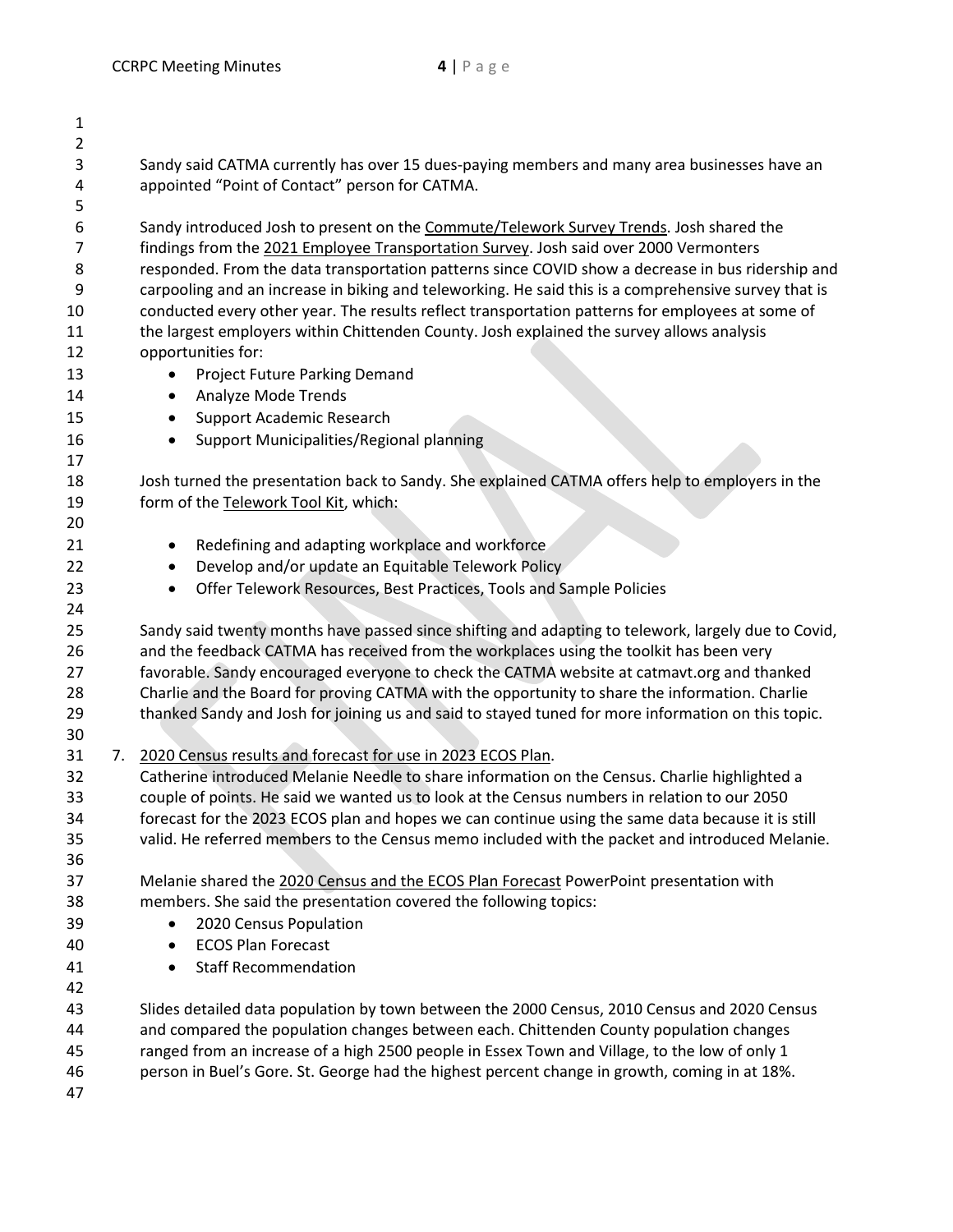| $\mathbf{1}$        | Use of Forecasts in the ECOS Plan                                                                       |
|---------------------|---------------------------------------------------------------------------------------------------------|
| $\overline{2}$      | Forecasts were used as inputs to the Energy Plan and to the Travel Demand Model                         |
| 3                   | For the 2018 ECOS Plan, RSG and Economic Policy Resources (EPR) worked with CCRPC to<br>$\bullet$       |
| 4                   | develop a 2050 forecast for the county and municipalities                                               |
| 5                   | The forecast includes estimates for future population, households, and total employment.<br>$\bullet$   |
| 6<br>$\overline{7}$ | Overall, Chittenden County population grew from approximately 156K in 2010 to approximately             |
| 8                   | 168K in 2020. The difference between 2020 Census and 2020 Forecast is 2% county-wide. Based on          |
| 9                   | this, updating the forecast is not likely to produce a benefit.                                         |
| 10                  |                                                                                                         |
|                     |                                                                                                         |
| 11                  | Per the memo, Vermont statute requirement is that regional plans are based on existing conditions       |
| 12                  | and probable future trends. CCRPC worked with consultants to prepare a 2050 demographic and             |
| 13                  | employment forecast which estimates future household, population, and employment conditions             |
| 14                  | for the county. The forecast is part of the 2018 ECOS Plan and in preparation for the 2023 ECOS         |
| 15                  | Plan, staff compared data to determine if an update is necessary. The CCRPC found minimal               |
| 16                  | difference between the current demographic and employment data and the forecast, based on this          |
| 17                  | Staff determined the information is still valid and recommends the 2018 ECOS Plan forecast be           |
| 18                  | utilized for the 2023 ECOS Plan.                                                                        |
| 19                  |                                                                                                         |
| 20                  | Wayne Howe asked Melanie why some of the towns were flat? He said, it seems school enrollment           |
| 21                  | is generally trending downward, and he wondered if there was data that supports this information.       |
| 22                  | Melanie explained the demographic trend is with the older populations and with that, the                |
| 23                  | household size is decreasing. She said we do not have age-data and is not sure if age is one of the     |
| 24                  | criteria within the census. Wayne wondered if there will be an effect on the ECOS updates, based on     |
| 25                  | these trends in enrollment. Charlie explained, yes, we have seen this trend in school enrollment        |
| 26                  | broadly across the county. He explained this is one of the reasons we are not recommending              |
| 27                  | changes. He said we are also waiting on more information.                                               |
| 28                  |                                                                                                         |
| 29                  | Jeff said the Census bureau has never delayed the release until this year and that delay is due to      |
| 30                  | COVID. He said there is difficulty tracking enrollment age-data and from his perspective, COVID has     |
| 31                  | skewed many items in our census information. Also, this is a long-term forecast, so there will be       |
| 32                  | differences. Bard asked Melanie to bring the Population by Town and Census comparisons by town          |
| 33                  | slides back to the screen share. He feels there is a fair amount of attention paid to the census data   |
| 34                  | and we must recognize the numbers have a margin of error, particularly when trying to break out         |
| 35                  | age groups and small towns. He said the statewide numbers are okay, but when moving into smaller        |
| 36                  | towns it is more difficult to pinpoint exact figures. Bard also stated, we tend to focus on the         |
| 37                  | statewide data and there are parts of the state that appear to have diminished population and           |
| 38                  | Chittenden County is unusual; Richmond is a small and stable town that feels like it is growing, but it |
| 39                  | is all relative. He feels the 2020 Census data is the most reliable gauge. The further out we go with   |
| 40                  | projections, in 10-20-30-40 years, we can't know what will happen, we need to factor in climate         |
| 41                  | change, for example, what will happen to Vermont when Miami is no longer inhabitable due to             |
| 42                  | climate change. The further out for the projection, the more unknowns we will encounter                 |
| 43                  |                                                                                                         |
| 44                  | Melanie clarified the presentation is based on 2020 Census data and not ACS. Bard said, yes, he         |
| 45                  | understands that and the 2020 Census data is the gold standard as opposed to the ACS data.              |
| 46                  |                                                                                                         |
| 47                  | GARRET MOTT MADE A MOTION, SECONDED BY MIKE O'BRIEN, TO UTILIZE THE 2018 ECOS PLAN                      |
|                     |                                                                                                         |
| 48                  | FORECAST FOR THE 2023 ECOS PLAN UPDATE. MOTION CARRIED UNANIMOUSLY.                                     |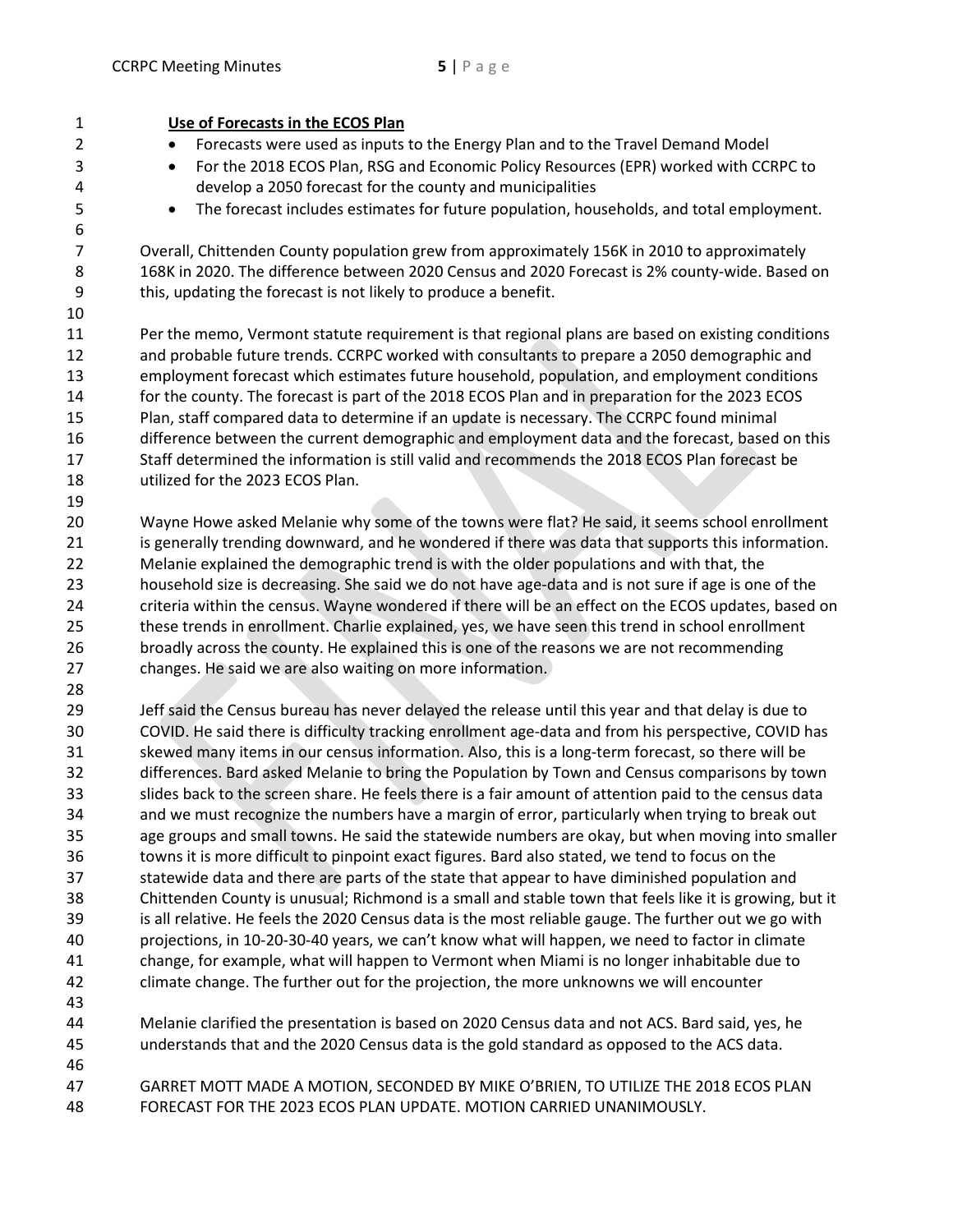| 1        |                                                                                                                                                                                                      |  |  |  |  |
|----------|------------------------------------------------------------------------------------------------------------------------------------------------------------------------------------------------------|--|--|--|--|
| 2        | 8. Legislative Breakfast Topics:                                                                                                                                                                     |  |  |  |  |
| 3        | Charlie referred members to the Legislative Briefing memo included with the packet. The list is a                                                                                                    |  |  |  |  |
| 4        | starting point for potential policy initiatives implementing aspects of our ECOS Regional Plan we can                                                                                                |  |  |  |  |
| 5        | discuss with legislators at the upcoming December 7, 2021, Legislative Breakfast. The list included                                                                                                  |  |  |  |  |
| 6        | the following topics:                                                                                                                                                                                |  |  |  |  |
| 7        |                                                                                                                                                                                                      |  |  |  |  |
| 8        | Broad Themes of Economic Recovery, Climate Action and Equity                                                                                                                                         |  |  |  |  |
| 9        | <b>Smart Growth and Housing</b><br>$\circ$                                                                                                                                                           |  |  |  |  |
| 10       | Implementing water, wastewater, and stormwater infrastructure<br>O                                                                                                                                   |  |  |  |  |
| 11       | <b>Transportation funding</b><br>O                                                                                                                                                                   |  |  |  |  |
| 12       | Broadband expansion<br>O                                                                                                                                                                             |  |  |  |  |
| 13       | <b>Economic and Workforce Development</b><br>$\circ$                                                                                                                                                 |  |  |  |  |
| 14       | Environmental Justice, Equity assessments, Inclusive engagement -<br>$\circ$                                                                                                                         |  |  |  |  |
| 15       | transportation equity framework analysis to begin soon                                                                                                                                               |  |  |  |  |
| 16       | Climate Action Plan and Comprehensive Energy Plan recommendations<br>$\circ$                                                                                                                         |  |  |  |  |
| 17       | Municipal and Regional Planning investment (to support the above items)<br>$\circ$                                                                                                                   |  |  |  |  |
| 18       |                                                                                                                                                                                                      |  |  |  |  |
| 19       | Governance Issues                                                                                                                                                                                    |  |  |  |  |
| 20       | Open Meeting Law revisions<br>$\circ$                                                                                                                                                                |  |  |  |  |
| 21       | Cannabis Retail<br>O                                                                                                                                                                                 |  |  |  |  |
| 22       | <b>Transit Financing Study</b><br>O                                                                                                                                                                  |  |  |  |  |
| 23       | Update Municipal authorities to reduce the need for charter changes<br>$\circ$                                                                                                                       |  |  |  |  |
| 24       | State Planning Office study (include RPC's if this moves forward)<br>$\circ$                                                                                                                         |  |  |  |  |
| 25       |                                                                                                                                                                                                      |  |  |  |  |
| 26       | Charlie asked for feedback. He said there are too many items on the list to cover and wants to know                                                                                                  |  |  |  |  |
| 27       | if there are items that need to be added.                                                                                                                                                            |  |  |  |  |
| 28       |                                                                                                                                                                                                      |  |  |  |  |
| 29       | Mike said we need to make sure we include Equity and Inclusion. Charlie agreed, and stated it is in                                                                                                  |  |  |  |  |
| 30       | the environmental justice bullet. Chris agreed with Mike, that Equity and Inclusion likely needs to be                                                                                               |  |  |  |  |
| 31       | at the forefront within most of the topics.                                                                                                                                                          |  |  |  |  |
| 32       |                                                                                                                                                                                                      |  |  |  |  |
| 33<br>34 | John mentioned the American Rescue Plan Act of 2021 funding, to discuss how the money is<br>handled. He said there are many issues related to our towns and how the funds will be shared. John       |  |  |  |  |
| 35       | would like us to spend some time on this, since this funding is a once in a lifetime opportunity.                                                                                                    |  |  |  |  |
| 36       |                                                                                                                                                                                                      |  |  |  |  |
| 37       | Charlie asked Amy Bell if, with the ARPA funding, there might be an opportunity for bike/ped<br>projects to be funded with state funds instead of federal? This could speed up delivery. John said   |  |  |  |  |
| 38       | this money is already categorized and will need to be allocated toward the classifications. Bard                                                                                                     |  |  |  |  |
| 39       |                                                                                                                                                                                                      |  |  |  |  |
| 40       | agreed and said the Legislature will likely be focused on this, as it is a once in a generation allotment                                                                                            |  |  |  |  |
| 41       | of funding. Amy Bell offered up some background. She explained this is a bill that congress came up                                                                                                  |  |  |  |  |
| 42       | with. It is going to take multiple federal entities to interpret the intent of the funding, once that is                                                                                             |  |  |  |  |
| 43       | determined, they will set up guidance for State agencies. This process will take several months<br>before the State has a clear understanding of the provisions within the new law. At that point we |  |  |  |  |
| 44       | will have to decide how to administer the funds; Do we expand, add more dollars, modify match                                                                                                        |  |  |  |  |
| 45       | requirements, these are all questions that will need to be addressed and answered. She wants to                                                                                                      |  |  |  |  |
| 46       | make sure everyone understands this process will take time.                                                                                                                                          |  |  |  |  |
|          |                                                                                                                                                                                                      |  |  |  |  |

47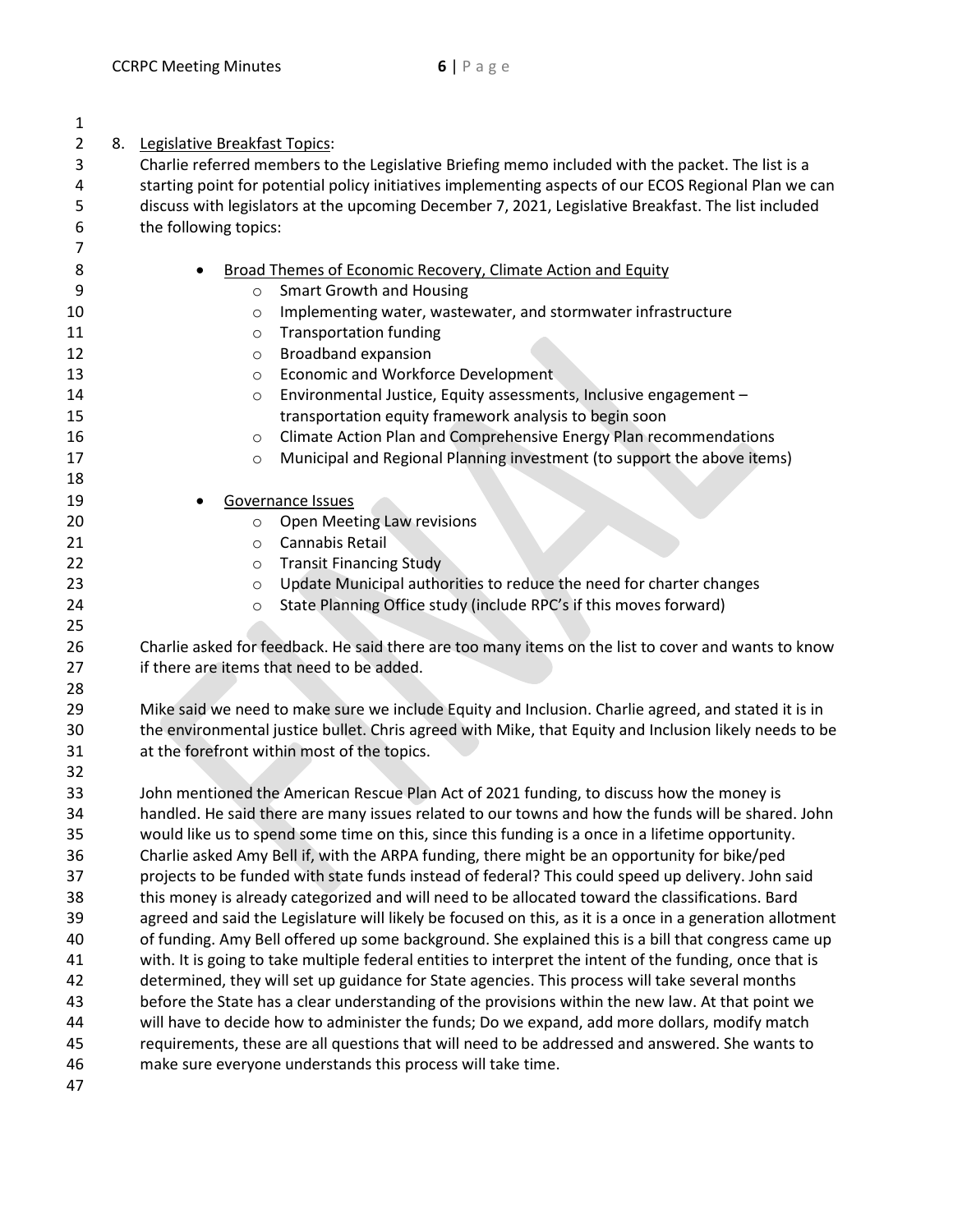| 1<br>2<br>3    |    | Catherine said broadband is also a concern. Garret agreed with Catherine. He said broadband is<br>more important than transportation improvements since reliable broadband reduces road impacts,<br>improves telework & promotes equity. |
|----------------|----|------------------------------------------------------------------------------------------------------------------------------------------------------------------------------------------------------------------------------------------|
| 4              |    |                                                                                                                                                                                                                                          |
| 5              |    | Jeff said it is very important to make sure the Legislators know how important Chittenden County is                                                                                                                                      |
| 6              |    | to the State of Vermont. We need to remind our delegation that injecting more into Chittenden                                                                                                                                            |
| 7              |    | County creates more opportunities for the rest of the state.                                                                                                                                                                             |
| 8              |    |                                                                                                                                                                                                                                          |
| 9              |    | Charlie asked if there were any topics that should be removed? Catherine asked what is the 'State                                                                                                                                        |
| 10             |    | Planning Office study? Charlie said there was a bill introduced to reestablish a State Planning Office,                                                                                                                                  |
| 11             |    | and this has been on his radar. He has no idea if it will move forward or not this session.                                                                                                                                              |
| 12<br>13<br>14 |    | Charlie asked members to forward any additional thoughts they might have to him, preferably prior<br>to the Executive Committee meeting coming up on December 1.                                                                         |
| 15             |    |                                                                                                                                                                                                                                          |
| 16             | 9. | <b>Chair/Executive Director Report</b>                                                                                                                                                                                                   |
| 17             |    |                                                                                                                                                                                                                                          |
| 18             |    | Equity Summit follow-up/debrief<br>a.                                                                                                                                                                                                    |
| 19             |    | Charlie thanked everyone who participated in the November 6, Equity Summit. He explained                                                                                                                                                 |
| 20             |    | in terms of process, our consultant team, Creative Discourse, is currently digesting the                                                                                                                                                 |
| 21             |    | information. We hope to see a summary report just after the Thanksgiving holiday. The                                                                                                                                                    |
| 22             |    | summary will include information that was received in the interviews that took place over                                                                                                                                                |
| 23             |    | the summer months, the internal analysis of CCRPC documents (bylaws, policies,                                                                                                                                                           |
| 24             |    | procedures), and the Equity Summit. All the findings will be incorporated into a                                                                                                                                                         |
| 25             |    | comprehensive report that Charlie expects will be shared at the January Board meeting.                                                                                                                                                   |
| 26             |    | Catherine said she really enjoyed participating in the summit and listening to the                                                                                                                                                       |
| 27             |    | interpreters in Arabic and Swahili was fascinating.                                                                                                                                                                                      |
| 28             |    |                                                                                                                                                                                                                                          |
| 29             |    | UPWP application request (to be sent by 11/19/21<br>b.                                                                                                                                                                                   |
| 30             |    | Charlie told members they should see an e-mail with information on the next UPWP                                                                                                                                                         |
| 31             |    | application very soon.                                                                                                                                                                                                                   |
| 32             |    |                                                                                                                                                                                                                                          |
| 33             |    |                                                                                                                                                                                                                                          |
| 34             |    | 10. Committee/Liaison Activities & Reports.                                                                                                                                                                                              |
| 35             |    | Catherine noted the minutes for our committees are included with the packet and as links to the                                                                                                                                          |
| 36             |    | online documents. (Executive/Finance Committee, TAC, CWAC, Equity Leadership Team and All                                                                                                                                                |
| 37             |    | Hazard Mitigation Committee).                                                                                                                                                                                                            |
| 38             |    |                                                                                                                                                                                                                                          |
| 39             |    | Charlie said Dan reminded him to ask if anyone was interested in serving on the All-Hazard                                                                                                                                               |
| 40             |    | Mitigation Committee? Garret Mott volunteered.                                                                                                                                                                                           |
| 41             |    |                                                                                                                                                                                                                                          |
| 42             |    | Future Agenda Topics. Charlie said the January Board meeting is overloaded with topics now and if                                                                                                                                        |
| 43             |    | there are items we can defer, we will pare down the agenda, so the meeting is of a reasonable                                                                                                                                            |
| 44             |    | amount of time.                                                                                                                                                                                                                          |
| 45             |    |                                                                                                                                                                                                                                          |
| 46             |    | 11. Members' Items, Other business. There were none.                                                                                                                                                                                     |
| 47             |    |                                                                                                                                                                                                                                          |